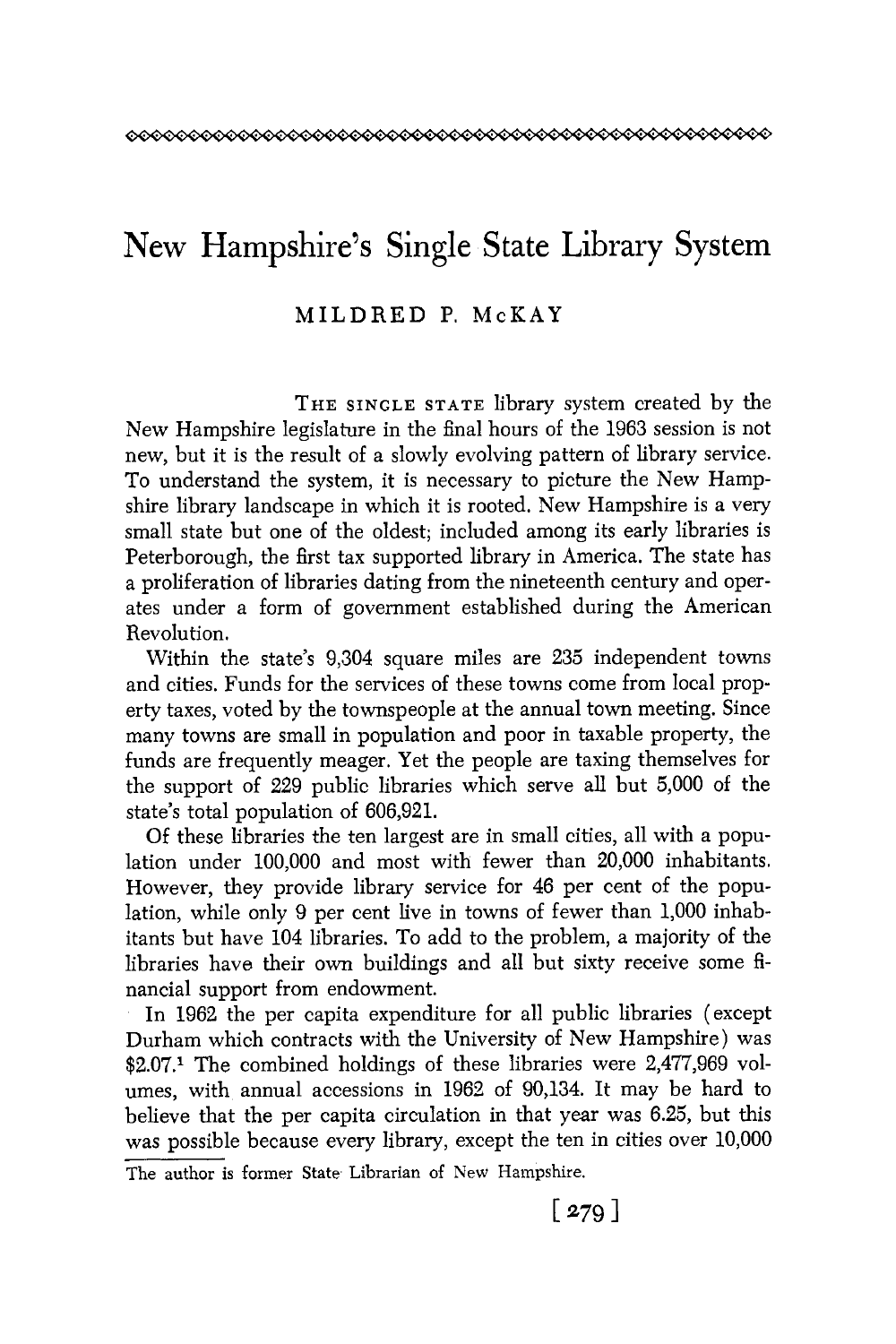population, borrowed large quantities of books from the state-operated wholesale bookmobiles.

Over the years the State Library has sought and found ways of providing services for the many librarians throughout the state. Briefly, **the**  major services are:  $(1)$  access to a small  $(400,000$  volume) but strong reference and subject collection which has good breadth and reasonable depth, especially in bibliographical, periodical, serial, and document holdings, **(2)** four full-time reference librarians to answer the more difficult reference questions referred by local libraries, **(3)** a union catalog of the non-fiction holdings of the state's largest libraries, **(4)**four branch offices which operate bookmobile service to supply current books to libraries and to provide professional contact with every library at least five times during a year, *(5)* consultant service from the State Library concerned with in-service training programs, surveys of local libraries with accompanying recommendations, pilot projects to demonstrate cooperative advantages to groups of libraries, and programs directed toward upgraded local book selection, and (6) a state-wide public relations program aimed at public understanding and support for good library service.

The state services have developed out of need and have been sought eagerly by most library boards and librarians, resulting in a kind of single-state library system. The weaknesses are obvious. There has been no legally established organization through which local libraries could share in planning services for their use; aid to large town and city libraries has not been adequate; and, most important, local libraries have received these services without reciprocal effort toward betterment.

In 1935, Joeckel explored the single state unit idea and commented that he did not mean ". . . state supervision of separate local units, but actual operation of all the libraries of the state as a single, unified organization, directed by one central authority."z Wisely he called attention to the problems of local autonomy and to the possibilities of bureaucracy. He predicted the development of ". . . greatly enlarged units, both of service and of government."<sup>3</sup> And his final sentence pointed out the reason why many varieties would develop. "It would be contrary to the whole history of American libraries to expect that this result will be achieved by uniform methods in all parts of the country."<sup>3</sup>

Governments move forward only as fast as their citizens demand that they offer new or improved services. An understanding of the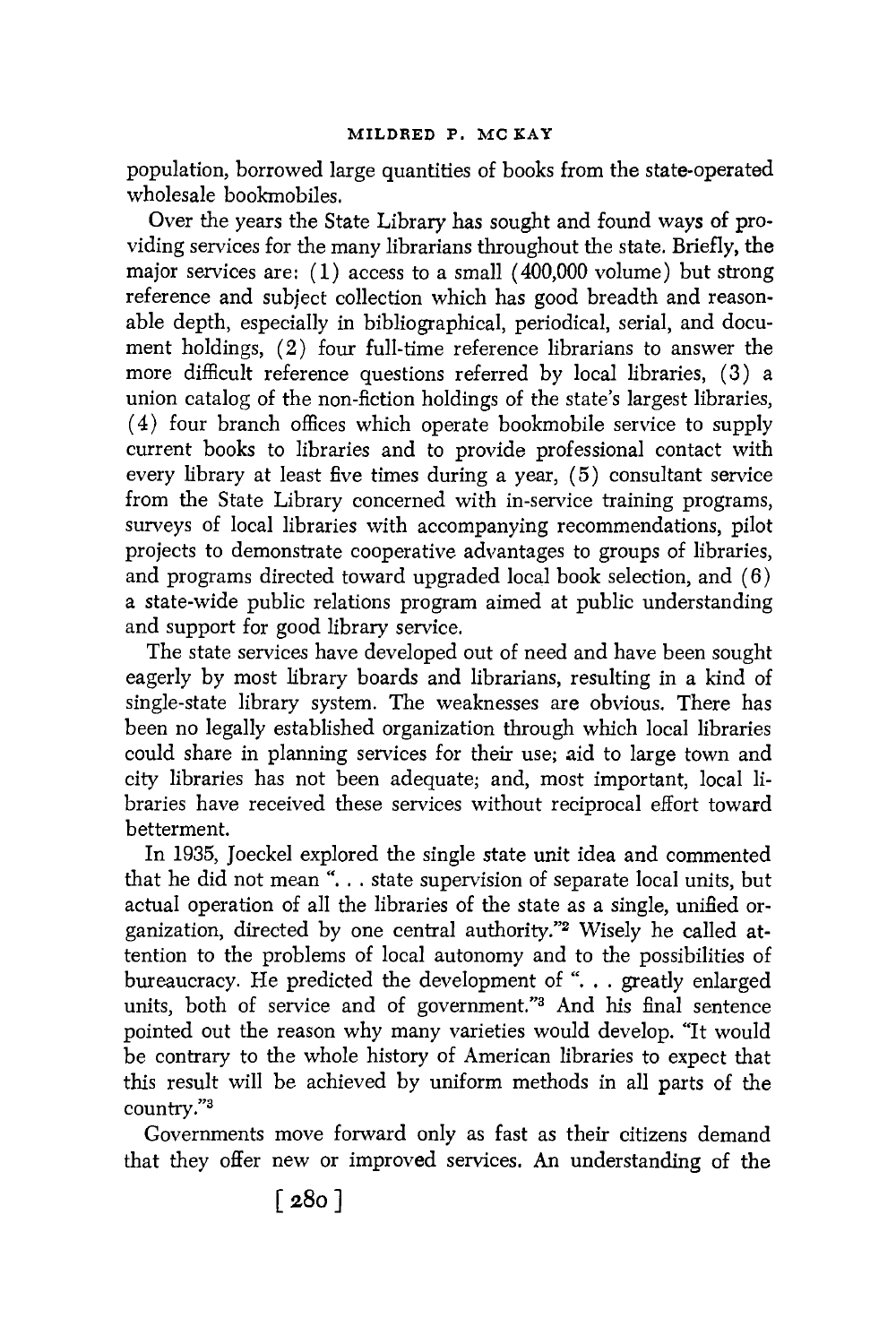values and of the essential quality of these services is necessary, and local conditions within the governmental unit usually must be propitious. The time was ripe in the early 1960's for New Hampshire, and general conditions pointed toward the solution of numerous problems which had grown out of practices suitable in the days when the town had to be the all-encompassing provider for its citizens.

Although librarians and trustees realized that there were solutions to the library problems of the state, the citizens were not generally aware that it would be possible to secure better libraries without a tremendous injection of state aid. It was also true that many citizens remained unaware of the great inequities which existed. Therefore, in an effort to bring the facts to the general public, the State Library Commission used federal funds, with the Governor's blessing, to secure a survey of all libraries. The University of New Hampshire's Bureau of Government Research was chosen, and its study<sup>4</sup> reported in layman's terms the inefficiencies and divergencies in quality of service in public and school libraries. This triggered a chain of events which resulted in passage of the legislation<sup>5</sup> which the state is now in the process of gradually implementing.

After reading the report, the Governor appointed a committee of sixty persons, chiefly laymen, to develop a plan of action which would produce more evenly distributed library service of better quality for all the people of the state. The committee made a report which formed the basis for all legal changes. They selected the title *Libraries Are For People,6* perhaps because committee members found too many citizens interested in buildings and endowments rather than in quality services and resources.

The committee made extensive use of *Public Library Service7* while developing a plan for New Hampshire, especially the system idea with its emphasis on a quality library close to where people reside and which could be achieved through federation. Earlier proposals by library writers which involved the elimination of small units would have been turned down, for local pride in the public library was high even though financial support was necessarily low.

The resulting law demonstrates the committee's acceptance of the system idea and its introductory statement of purpose declares it to be in the public interest to provide ". . . both the incentive and the means by which local libraries can become part of a state-wide system of cooperative library service without impairing the principals of self help and local control."<sup>8</sup> To achieve the cooperative system, the Gov-

r **2.81** 1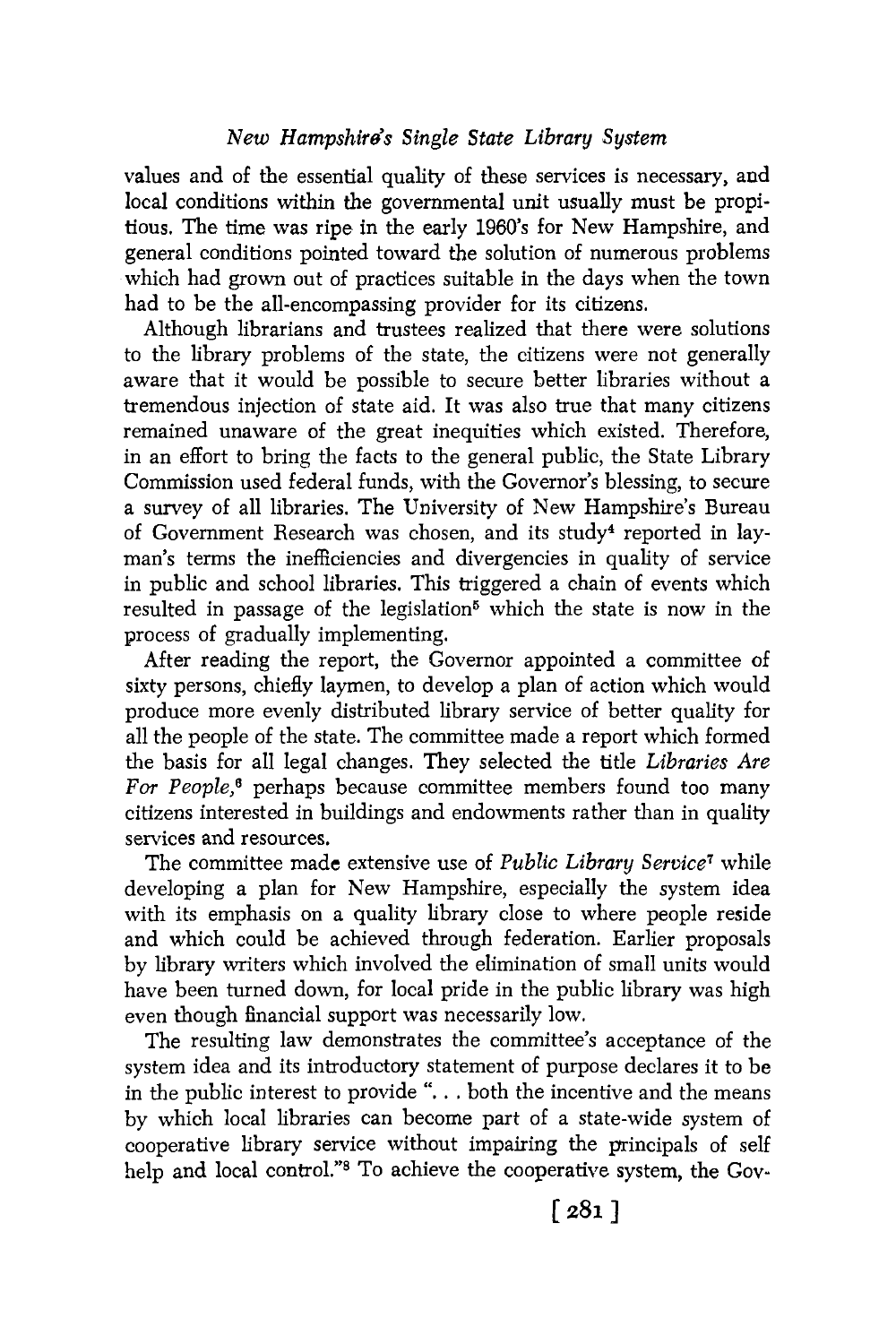ernor's Committee proposed and the law provides for local participation in system activities and services, which are regulated by District Advisory Councils made up of member libraries. This fulfills the need described so well by Blasingame at Allerton Park as "... a feeling of contributing to the total resources of the area or state while retaining the dignity which local responsibility implies."<sup>9</sup>

The three-level system which resulted places the authority for coordination with the State Library Commission, and gives the State Library responsibility for centralized services and the District Office personnel. Intermediate libraries, called Service Centers, provide resources and services to augment those of all other member libraries designated by the law as Affiliated Libraries. Service Centers are to be located to permit use by borrowers from satellite communities without the necessity of travelling more than twenty-five miles. For this they will receive compensating grants, the first specific aid the state has ever provided for libraries serving the largest part of the population.

New Hampshire has chosen the District Advisory Council as the liaison by which cohesiveness and sound management of the system can be achieved. Although the Councils do not have final authority over the use of state funds, which is the responsibility of the State Library Commission, they do have certain legal obligations.

Every Affiliated Library and every Service Center must elect a representative to the Council for its district. The Councils are to recommend action in three broad areas to the State Library Commission. The most important requirement is that District Councils recommend appropriate qualifying standards of performance and resources for each type of library. The Governor's Committee suggested, and it was repeated in testimony at hearings, that the standards should be applied gradually and that adjustments should be made as required by changing conditions. The district staff will be expected to provide professional help to the Councils, to furnish information to the membership on the latest thinking of the library profession, and to give information about conditions in the libraries of the district. Another responsibility of the Councils is to develop cooperative programs among member libraries, with other districts, or with the State Library. In this way it is believed that all the resources of the state will be more readily available for greater use, and services can be improved.

New services required by the districts from state funds or changes in existing services will be reported by the Councils to the state agency,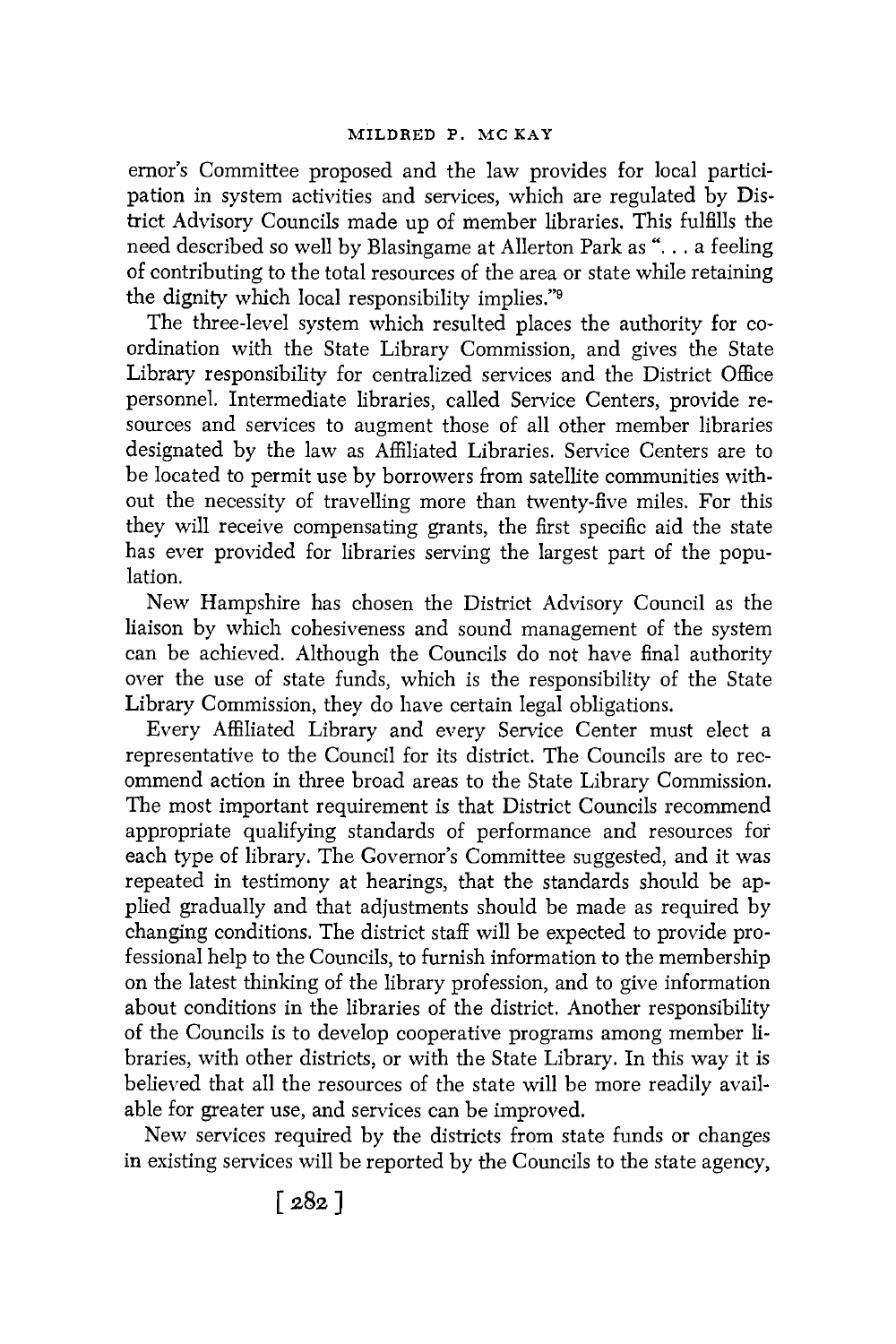## *New Hampshire's Single State Library System*

and the location of Service Centers will be determined at the local, not the state, level. The State Library Commission will make the final determination in all except purely district affairs.

It is anticipated that the Service Centers will be the largest libraries in the state and that recommended standards will require professional leadership. If there are twenty-five Service Center libraries, and this is the projection of The Governor's Committee, there should be a sufficient number of knowledgeable people in the district to provide its own sound leaders.

Over the years the State Library staff and its governing board have sought informal opinions and suggestions from trustees and librarians, but there has been no organized method for securing them from all library boards and librarians. State associations of trustees and librarians are not recognized in the law, but both have contributed to the improvement of library service in the state, as they did in working for passage of this legislation. They do not necessarily represent the attitudes and interests of *all* libraries, a hoped-for result of the District Councils.

The smallest community library receiving a grant for the purchase of reference materials or the largest Service Center library with a grant covering added personnel, resources, or services must continually work toward improvement and annually meet established standards. This can be painful to the independent library, but it is hoped that through participation in establishing standards the requirements will become less onerous and better understood.

The Governor's Committee, after weeks of study, proposed standards based on *Public Library Service7* and the New Hampshire State Library's version, *How Good* Is *Your Library?,lo* prepared particularly for libraries under 10,000 population. The Committee's recommendations will provide the guidelines for District Advisory Councils and the Commission. It is probable, however, that all interested libraries will be allowed to join as the program starts, with the understanding that standards must be met within a reasonable period.

Nothing in the law requires a library to seek affiliation, but if the patterns of the evolving reference and bookmobile services are repeated, some will join at once, others will wait and see, and few, if any, will remain outside the system for very long.

The qualifying standards may be a deterrent to some libraries with substantial, private incomes and also to those that have almost no funds. It is believed that some of these libraries, where the com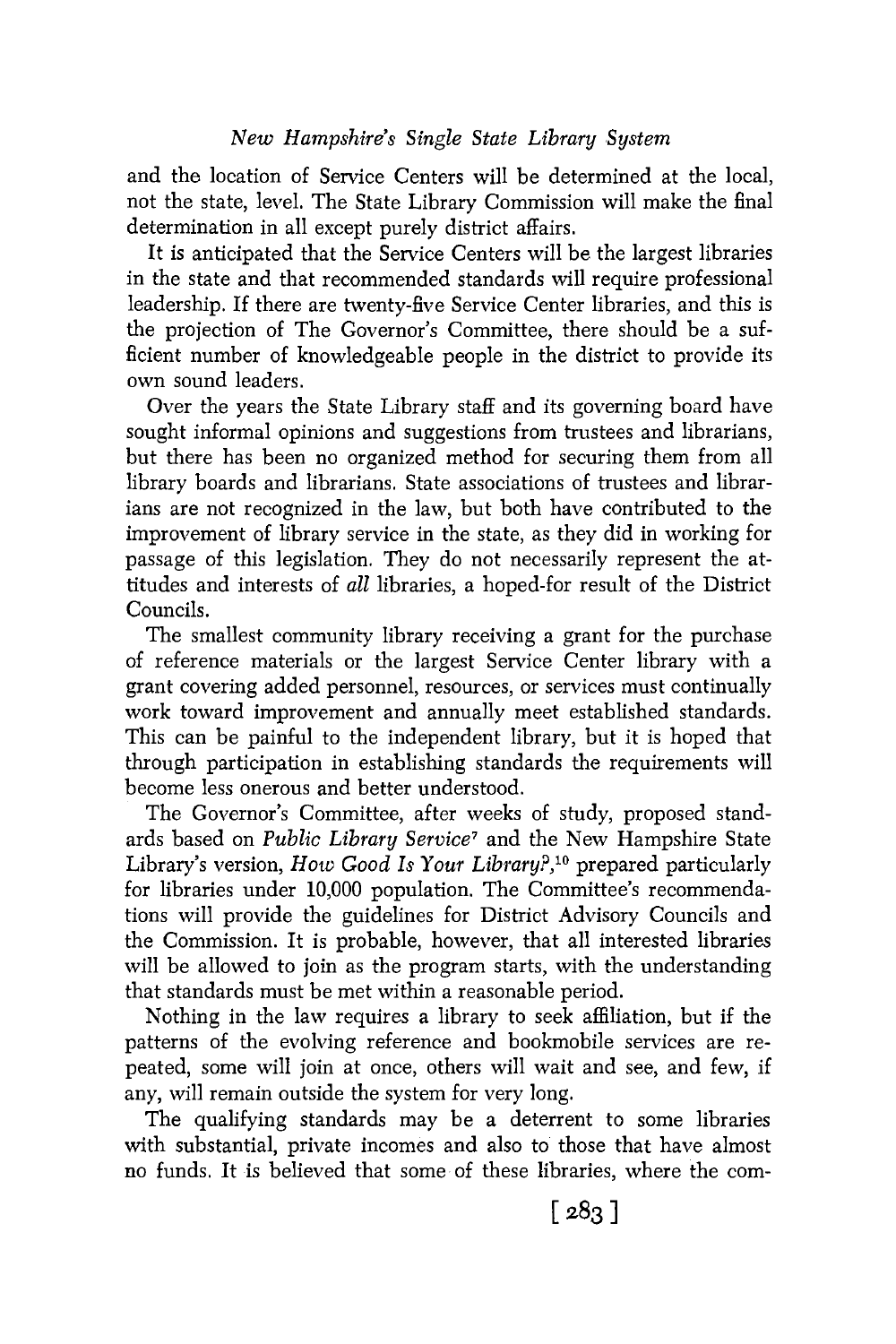munity has the right attitude of service to citizens and sufficient financial ability, will eventually accept the system idea. Where property evaluation is too small to warrant taxing for such a service, it will be necessary to contract with a neighboring library. The law provides inducements for this type of contract and also encourages local cooperation where there are several libraries in one town. These additional grants are conditional on sound cooperative working agreements.

The small (at first not over \$500) matching grants will appeal to librarians and trustees of most Affiliated Libraries, while the economies of centralized purchasing and cataloging will be obvious advantages to town budget officers who are always searching for better service at a minimum expense. Perhaps the greatest pressure to join the system will come from the townspeople when they vote on the library's appropriation, since only Affiliated Libraries and Service Centers may issue the legally established borrower's card<sup>11</sup> which will be good for use in any system library.

The grants for Service Center libraries, while tied to dollar-fordollar matching based on book expenditures, will be considerably greater. Although starting grants up to \$10,000 were suggested by the Committee, the actual total amount for these libraries will be determined by the legislature after recommendation by the State Library Commission.

Some cities and large towns may decide against joining, but most will appreciate payment for services, especially those they are already giving to non-residents, and will want to encourage the improvement of libraries in surrounding communities to secure a reduction in demand for current and school materials from people living in these areas. From the testimony at the hearings, it is evident that the system and its services and its grants will be welcomed by trustees and librarians of the potential Service Centers.

The services provided by the State Library, in addition to those now available, will include specialists in various phases of library work, centralized purchasing which will be a reality for all libraries in 1965, and central cataloging which is under development at the present time.

Although a small sum was requested from the legislature for the year 1965 to enable the staff of the State Library to lay the base for the system, this request was denied but not ignored. The legislature agreed that \$165,000 of Library Services and Construction Act Funds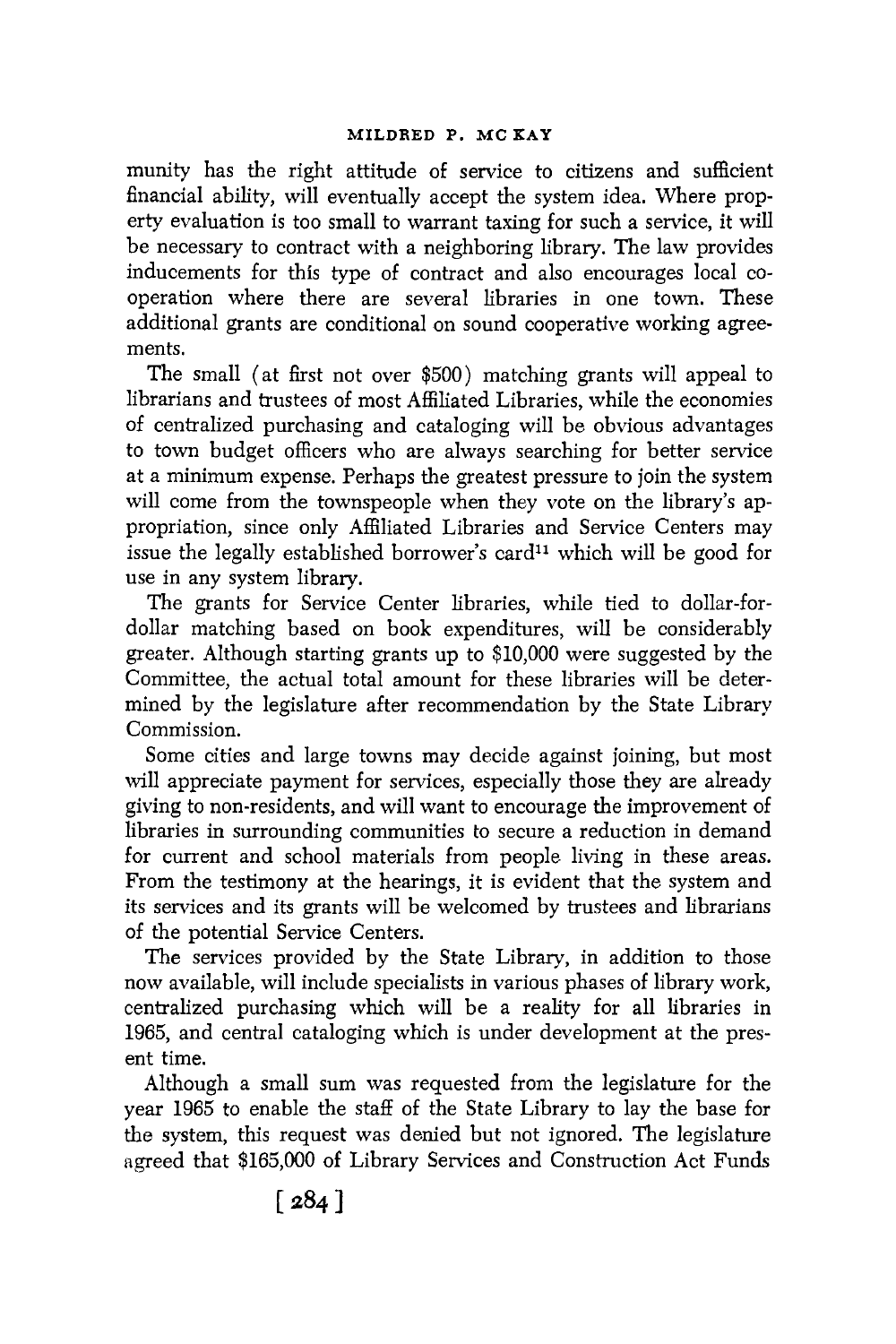could be **used** to initiate certain phases of the program, particularly the employment of district staff, which will be in addition to the present branch office staff already in the areas, and the establishment of centralized purchasing and cataloging.

It is estimated that the cost to the state in the early years of development will be \$350,000 annually, in addition to present expenditures of \$220,000 plus federal aid of \$65,000. Local expenditures in 1962 were \$1,256,956. This figure must rise by 1970 to enable all libraries to meet minimum standards. **At** that time local participation should be \$2.50 per capita, state costs about \$1.00 per capita, and federal funds, as they always have, will provide that something extra which enables experimentation or demonstration of new ideas.

The proponents of the new laws believe that local community libraries will be greatly improved, that within the range of every citizen there will be a public library capable of rendering a reasonable quality of service, and that this library with the coordinated resources of the whole state and improved local collections behind it can provide *a*  broader and higher quality of books.

This should be a continually evolving pattern of library development responsive to the ever-changing needs of the citizens of the state. It should progress to such a degree that the Declaration of Policy for public libraries which is in the newly-revised statutes will be fulfilled and every public library will become ". . . a valuable supplement to the formal system of free public education . . . [deserving of] adequate financial support from government at all levels."12

Unless many people-not librarians alone-had desired better libraries, the legislation could not have been passed. Even the poorest libraries helped to create this desire. The free public library in New Hampshire is a part of almost every town's picture, no matter how small the town. These libraries have existed, no matter how inadequate, and their mere existence has brought books to readers where otherwise no books would be. **All** of the past, from the example of Peterborough to the pilot project in book selection, has culminated in this new system. The great challenge of the future is in the implementation and the testing of the validity of the new system. Libraries are for people, and New Hampshire intends that its libraries shall be worthy of its citizens.